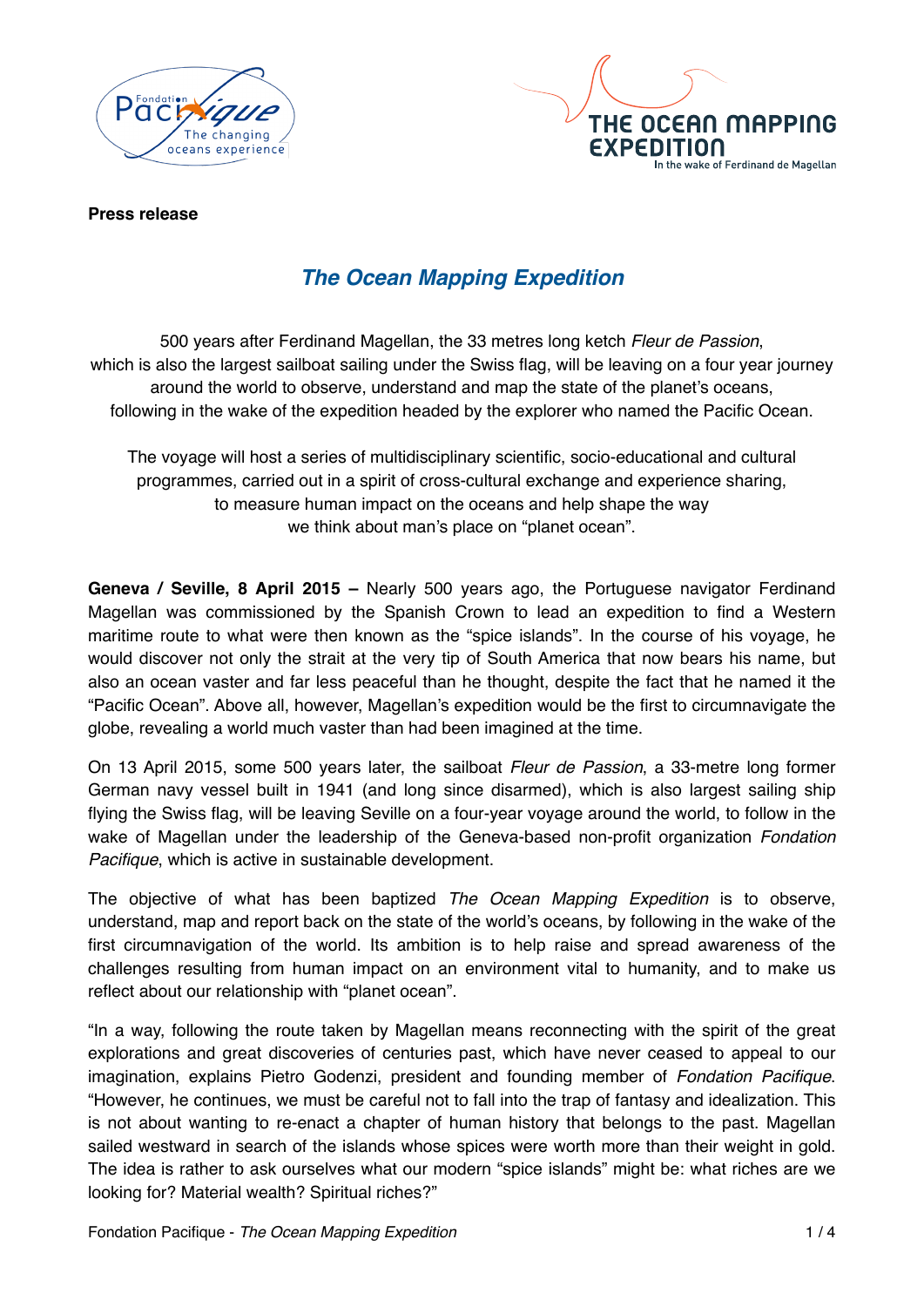



## *One expedition - three central themes*

*The Ocean Mapping Expedition*, scheduled to take place from 2015 until 2019, will be adopting a multidisciplinary approach based on experience sharing and centred on three main aspects: the scientific, social-educational, and cultural. Each aspect will be reflected in a number of programmes, including the following:

- *20 000 sons sous les mers* **-** *20,000 Sounds Under The Sea* : this unprecedented scientific programme, carried out in partnership with the biologist and engineer Michel André, director of the Laboratory of Applied Bioacoustics of the Technical University of Catalonia in Barcelona, will help map sound pollution across the oceans. Although the marine environment is full of natural sounds, a growing number of sounds of human origin are raising general noise levels in the oceans. The extent to which theses sounds impact on and affect the marine environment and marine life has become a question of major interest and concern to both the scientific community and the wider public. Scientists' interest in this field stems from their wish to better understand how the production and perception of these sounds affect the behaviour and physiology of marine organisms, and marine ecology.

"For the first time ever, a ship will be permanently fitted with state-of-the-art sensors permitting acoustic mapping of the oceans on a scale never seen so far", explains Michel André. The programme *20,000 sounds under the sea* will record and automatically classify both natural sounds and those of human origin throughout the voyage of *Fleur de Passion*, and transmit them in real time to researchers at the Laboratory of Applied Bioacoustics (LAB). Simultaneously, these sounds and the underwater images captured by the cameras mounted on the sensors will be made available on the expedition's public website. "The continuous flow of acoustic data will be processed to understand the challenges facing the ocean today, and will help both the scientific community and the public authorities to encourage ocean users to adopt an environmentally responsible approach", adds Michel André.

- *Micromégas*: this additional scientific programme - named after Voltaire's tale and which stands for microwastes/megaproblems -, carried out in partnership with the Geneva-based Swiss association *Oceaneye*, will consist in taking regular samples of sea water to determine their content of plastic pollutants. These samples will be used in research by *Oceaneye* and will be analyzed in collaboration with the Central Environmental Laboratory of the Ecole Polytechnique Fédérale de Lausanne (EPFL). "*Fleur de Passion*'s voyage around the world is an exceptional opportunity to obtain samples from the Atlantic, Pacific and Indian oceans", explains Pascal Hagmann, executive director of *Oceaneye*. This will enable us to produce new data, complementing those obtained during our 2011 and 2012 campaigns in the western Mediterranean, and in 2013 and 2014 in the North Atlantic waste patch. The data will serve as basis for new studies of the pollution in these three oceans, enable us to put a figure on pollution levels and to offer evidence of its actual scale". The results of the programme (mapping pollution on the basis of plastic components) will be transmitted to the United Nations Environment Programme (UNEP).

- *Jeunes en mer* **–** *youth at sea* : this socio-educational programme will offer places for several dozen adolescents and young adults from the French-speaking region of Switzerland. As part of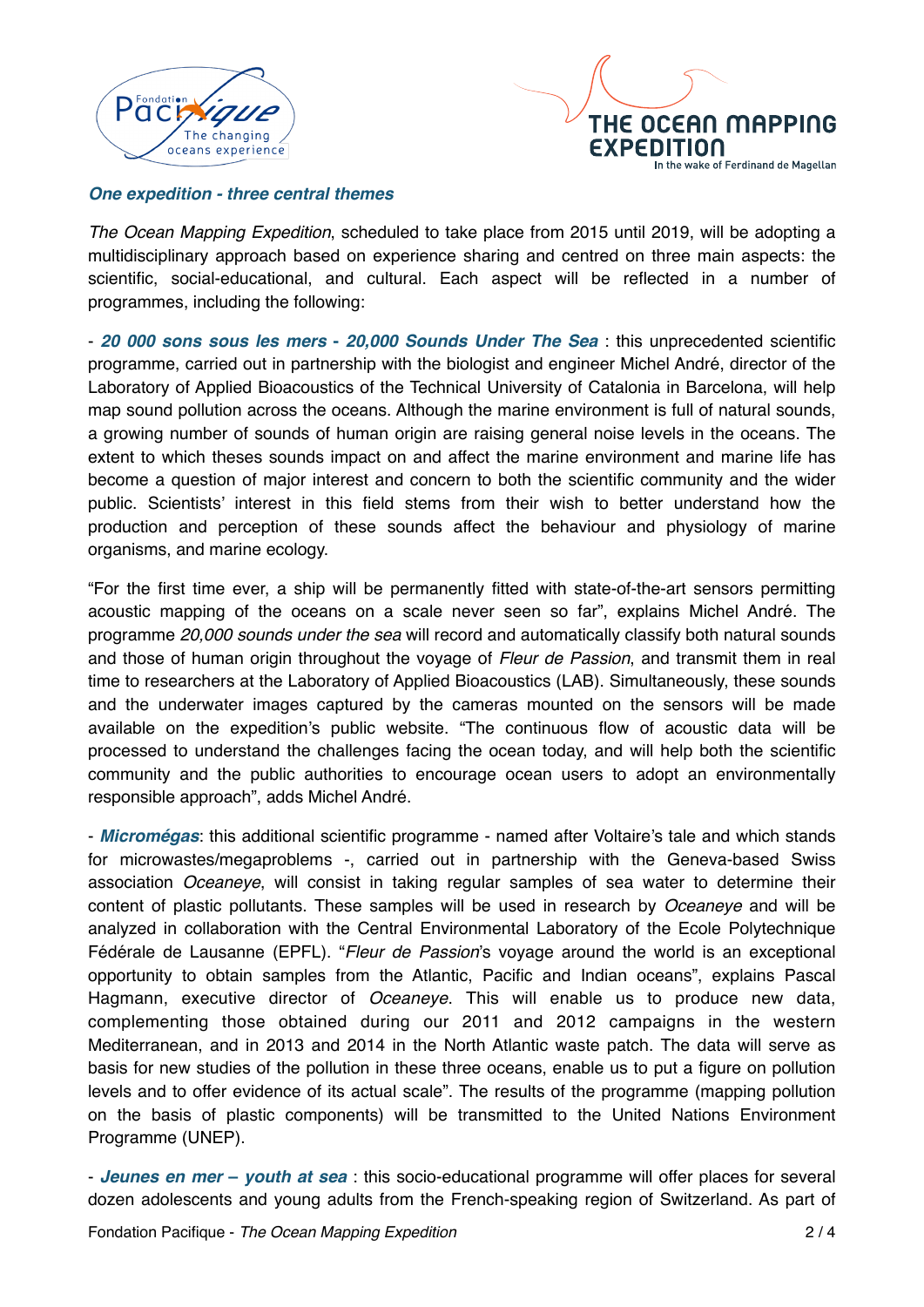



vake of Ferdinand de Magellan

social reintegration or life experience projects, either in groups or individually, they will work as ship's boys and be considered an integral part of life on board. Whether for a week, a month or more, all will be joining as full members of the crew of a ship devoted to "working together", to experience the constraints of life aboard ship and, foremost of all, to discover the wide open sea, the people around them and, last but not least, themselves. It is hoped that those with a troubled life history will be able to change course for more promising horizons and to get off to a fresh start once back on firm land.

- *Dans le miroir de Magellan – in the mirror of Magellan* : this cultural programme will host a dozen or so Swiss and international cartoonists who, following the tradition of travel writing, will each spend one to three weeks telling the story of the expedition and life on board, without forgetting the timeless, universal themes that marked the first circumnavigation of the world and the other great journeys of discovery of the modern era: the irrepressible urge to explore and discover, the spirit of conquest and domination, access to the planet's resources, the sharing of wealth, and human relations both at war and in peace. The first artists to be joining the crew will include the Geneva-based cartoonists Zep, who is also a sponsor of the Fondation, Tom Tirabosco and Matthieu Berthod.

### *From cartographic to video mapping*

While the scientific objective of the expedition is to map the impact of humans on the ocean, at various ports of call video mapping events will be organized in town and city centres to bring the expedition, its different aspects and the spirit behind it to the attention of the wider public, through images and sound.

#### *Fleur de Passion***, a ship whose fate turned out to be … "Pacific"**

Flagship of the Foundation and logistic platform of *The Ocean Mapping Expedition*, the sailboat *Fleur de Passion* has a remarkable history. Originally a *Kriegsfischkutter* or KFK (a motor boat belonging to the Germany navy), she was built in 1941 and used for coastal defense, mine laying and as a submarine supply ship. Having survived the Second World War intact, she was handed over to the French navy, which used her for some 30 years before disarming her in the 1970s and selling her to a private individual, who converted her into a rigged vessel and gave her her current name. Until the mid-1990s, *Fleur de Passion* travelled the Mediterranean and Atlantic as part of socio-educational and scientific programmes. In 2002 she was bought by the Geneva-based association *Pacifique*, which completely restored her over a period of six years, from 2003 to 2009, in the hope of extending her now peaceful existence under the aegis of the foundation.

## **About** *Fondation Pacifique*

*Fondation Pacifique* is a Swiss, Geneva-based non-profit organization formally recognized as being of public utility. Since its establishment in 2007, it has been developing, organizing and carrying out theme-based expeditions combining a blend of scientific research programmes, and cultural, socio-educational and environmental awareness projects on its sailing ship *Fleur de Passion*, a 33-metre ketch. Its ambition is to contribute to a better understanding of human impact on the ocean, and to prompt us to think about man's place on "planet ocean" by enabling anyone with an interest to enlist as a member of the crew and take part in the expedition. Expeditions Fondation Pacifique - *The Ocean Mapping Expedition* 3/4